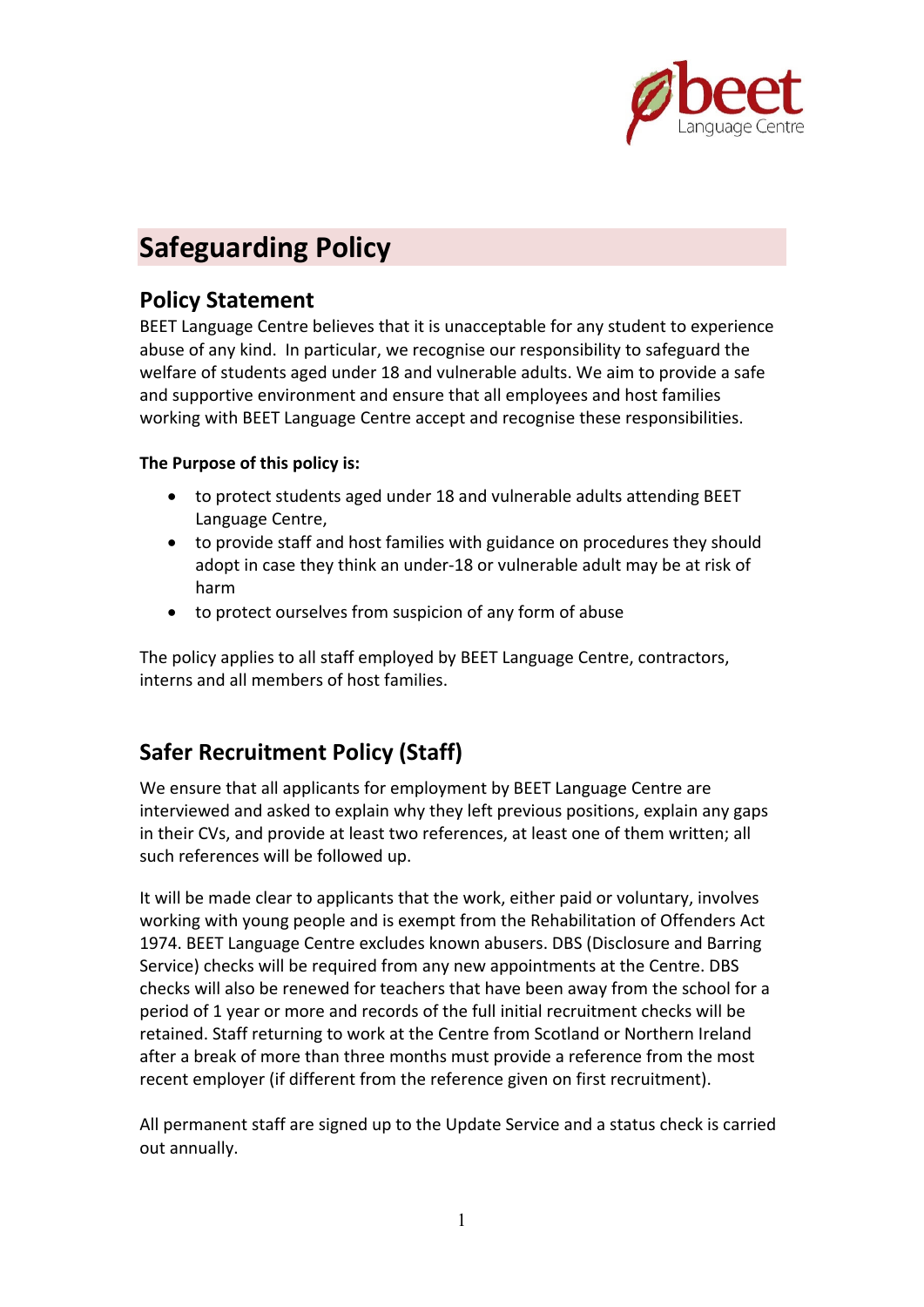For teachers arriving from overseas, international DBS checks are conducted, or letters of good conduct required from the police in that country when a DBS is deemed to be impractical or of little value in identifying risk. Additional references will be sought if it has not been possible to obtain a relevant police certificate. Reference checks from the most recent employer will also be required. A British DBS check will also be done for overseas teachers who have at some point been resident in the UK, however long ago. For staff who work abroad during the year and return to the Centre to work in subsequent years, a reference from their latest employer in the intervening period must be provided.

If a DBS check for a member of staff has not cleared before the start date, or if it has not been possible to obtain a letter of good conduct or equivalent for an overseas teacher, the Centre will apply especial rigour to the scrutiny of other suitability checks, and the member of staff will not be allowed to engage in unsupervised activity with under‐18s. We will then conduct a risk assessment: the member of staff can start work provided there is no reasonable alternative to the appointment and the risk assessment assures the Safeguarding Officer and Centre Manager that there is no risk to under‐18s. The risk assessment considers whether:

- there is a reasonable alternative to that member of staff starting work
- the impact on service delivery of not allowing that member of staff to start work would be significant and counter to the interests of students
- they can be assigned to work spaces where they would not have unsupervised access to U18s. For instance, the member of staff can only work in public areas visible to other members of staff: teachers, for instance, will only be allocated to classrooms which are in public view
- other pre‐appointment suitability checks have been unequivocally satisfactory. This means solid references will have come through from the current employer and one previous employer/college and been followed up with positive confirmation.

We ensure that all appointments are subject to a probationary period and will not be confirmed unless BEET Language Centre is confident that the applicant can be safely entrusted with young people and vulnerable adults.

# **Staff Training**

We ensure that staff are given training opportunities to ensure that they recognise the symptoms of possible abuse (physical, sexual, emotional and neglect) and how they should respond to suspicions of abuse.

We ensure that all staff are aware of, understand and apply the direction in the Code of Conduct.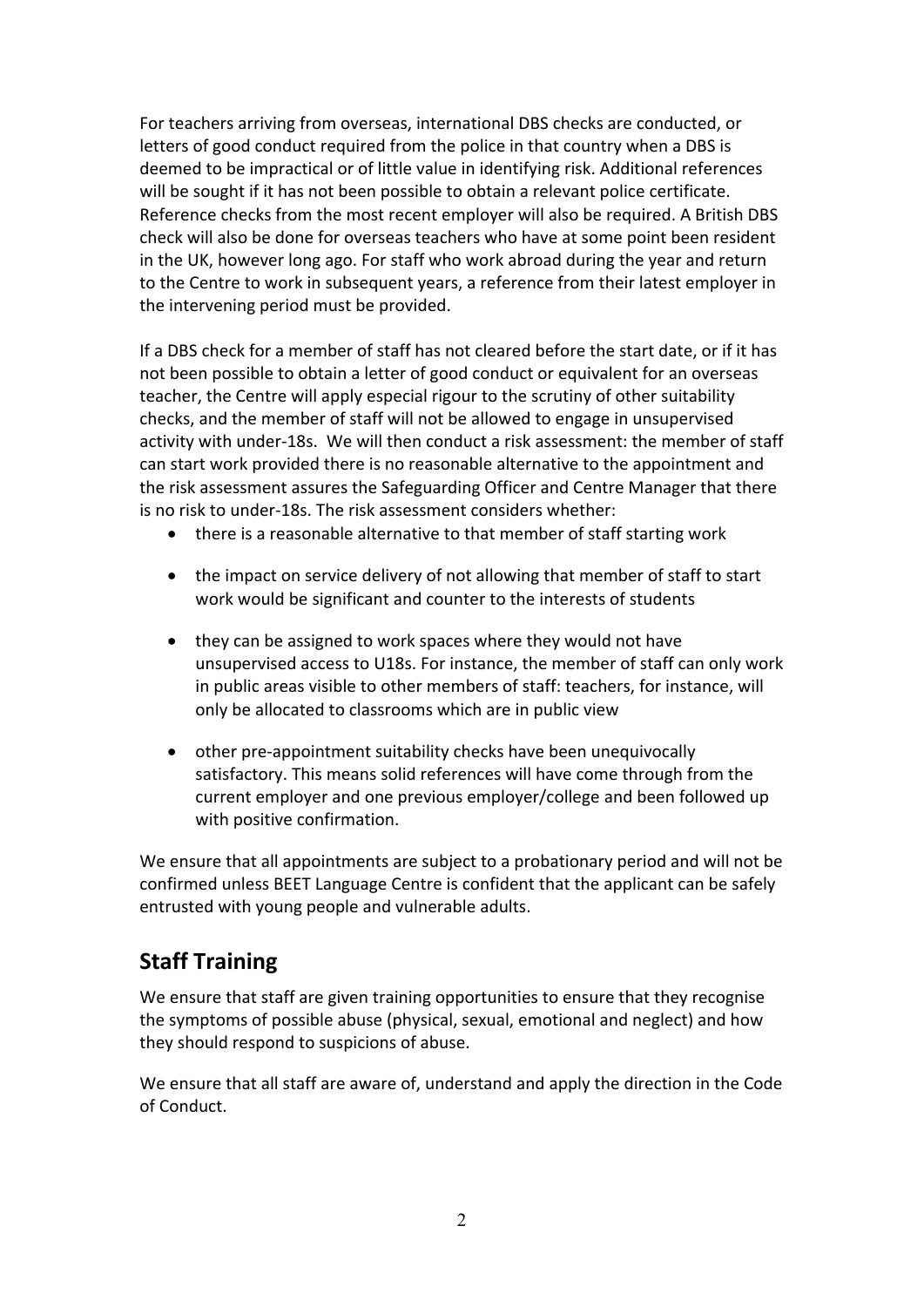We ensure that staff are aware of their obligations under the Prevent policy to be aware of any signs of an under‐18 or vulnerable adult student being in danger of becoming drawn into extremism or any kind of terrorism‐related activity.

We share information and act promptly and professionally to any concerns.

We ensure a suitably-trained Safeguarding Lead is always available.

# **Safer Recruitment (Homestay Providers)**

We ensure that all adults (18 years or older) in a homestay have an enhanced DBS check. If a DBS check has not cleared, under‐18s will not be placed with that homestay.

### **Designated Safeguarding Leads**

We have a Designated Safeguarding Lead (DSL) who is responsible for implementing the BEET Safeguarding policy and responding to child protection allegations. The Deputy DSL provides cover in the DSL's absence.

### **Safeguarding Procedures**

Under‐18s are identified by their blue wristbands.

The Designated Safeguarding Lead arranges an interview on the first day of an under‐18's stay. All 16‐ and 17‐year‐old students can attend (optional but strongly encouraged) a weekly Safeguarding meeting together with other 16‐ and 17‐year‐ olds in the morning break every Friday with the Safeguarding Officer. Once a month each student must have a one-to-one meeting with the Designated Safeguarding Lead. Interviews cover accommodation, curfew, general health and well‐being, students and school contact details, and life at BEET language Centre.

The Academic team identifies under‐18s and vulnerable adults on the class register. Teachers 'check‐in' with under‐18s every week in class time or in breaks to make sure they seem happy generally, and are engaged with and keeping up with the work in class.

We ensure that there is a range of inclusive activities within the Social Programme for students of all ages. The weekly plan shows suggested activities, and indicates if any activity is not suitable for under‐18s with an '18+' symbol.

We always take into account under-18s with respect to the staff code of conduct, social activities and risk assessment.

We issue Under‐18 Student Agreements\* prior to arrival for under‐18s and ensure that host families are aware of the parental consent given.

We inform homestay of the time of arrival of under‐18s.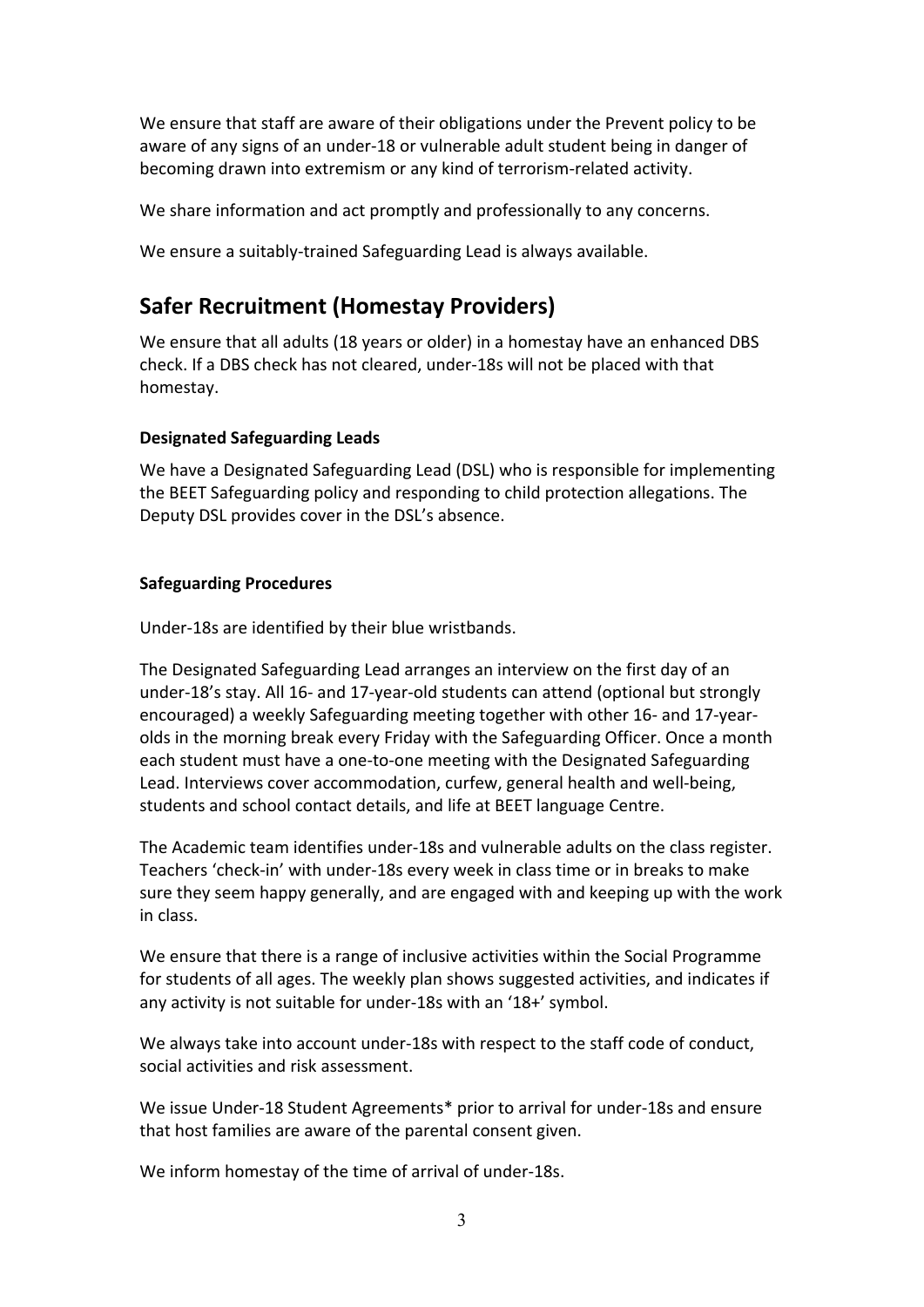# **Curfew**

Students under 18 must return to the homestay by 2300 Sunday to Thursday inclusive and by midnight on Friday and Saturday nights

### **Absenteeism**

Under‐18s are reported absent to the academic management team at the beginning of the first lesson and steps taken to ascertain the whereabouts and safety of the student are taken by the Accommodation and Welfare department. Calls are made both to the student and the homestay family within twenty minutes.

In cases of repeated absence of an under‐18, the Safeguarding Lead or deputy holds an interview with the student to ascertain the reason for the absences and whether there are causes for concern; the outcome is recorded on the student's file on the enrolment system and the parents informed.

### **Accommodation**

Under‐18s must stay with BEET‐approved homestay providers unless a risk assessment satisfies the school that they will be adequately safeguarded in other accommodation. To meet this requirement, the alternative accommodation would typically need to meet the following requirements:

- the under‐18's legal guardian would need to provide consent to all details of the arrangement
- the under-18 would need to be staying with a family member whose relationship to the under‐18 can be properly evidenced
- the family member would need to produce a police check from their country of origin
- the accommodation arrangements must ensure safe transport to and from the school
- the family member would need to show how the under-18 will be properly supervised during their stay

### **PREVENT duties**

PREVENT was introduced by the UK government as part of the Counter Terrorism and Security Act 2015. Although we are not required by law to have a full Prevent policy, BEET Language Centre seeks to protect its staff and students from being drawn into terrorist activity of any kind.

We inform all our employees and homestay families about PREVENT, which is about safeguarding our staff and students to keep them both safe and within the law. The Prevent duty is not about preventing students from having political and religious views and concerns. The government has defined extremism as 'vocal or active opposition to fundamental British core values.'

All staff and homestay families have a duty to be aware that vulnerable adults or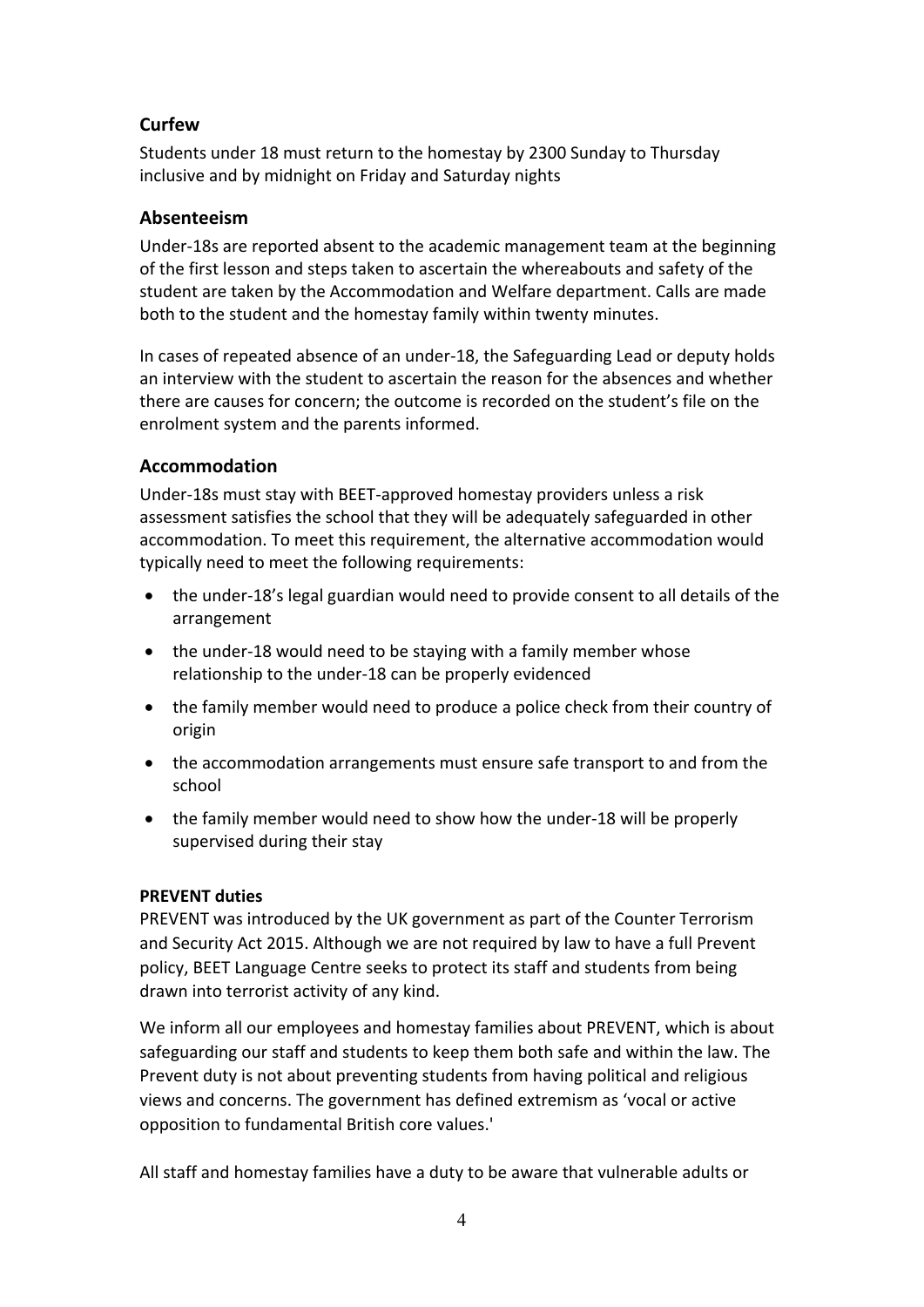children may be drawn into extremism or are in danger of being radicalised. All concerns about any student being drawn into any kind of terrorism as a consequence of radicalisation, no matter how trivial, must be reported.

# *Social Activities*

## **Excursions**

If any of the students booked on an excursion are under 18, the Social Organiser will, if they feel there is an increased risk to those students, speak to the Centre Manager and one of the Safeguarding Leads to assess the risk of that student joining the excursion and whether additional members of staff should be assigned.

Under‐18s are clearly identified on the passenger list by a member of the administration team. Phone numbers are written on the passenger list for all students participating.

Teachers double check on the coach to make sure that all under‐18 students are present.

If a student marked as under 18 fails to arrive in the morning for the excursion, the teacher in charge first calls the student's mobile or homestay number. If there is no response, the teacher‐in‐charge (TIC) calls the BEET emergency number. It is then the responsibility of the Designated Safeguarding Lead (DSL) to follow up the student's absence, as the coach will leave without the missing student.

Teachers should check the mobile number of all under‐18 students and ensure all students have the teachers' mobile number.

Under‐18 students have the option of staying with a teacher during the day.

All under‐18s are told to stay with at least one over‐18 student after the walking tour. Each under‐18 notifies the TIC of the name of one of the over‐18s with whom they will spend the rest of the afternoon.

Under‐18s are instructed to remain within a central area so that they are able to return to the pick‐up point at the correct time.

Under‐18s are told to text or call the TIC at 3pm; the teacher checks that everything is OK and reminds the student of the coach departure time. If the student does not contact the TIC, the teacher calls the student. If there is no reply, the teacher calls the number of other students within that group.

Every individual in a group containing an under‐18 will be told that if an under‐18 becomes separated from that group, it is the responsibility of everyone in the group (including the person who has become separated) to contact the TIC immediately.

Teachers should stay in a central location and be available to help if necessary.

At the designated meeting time teachers should check the list to ensure that all under‐18 students have returned.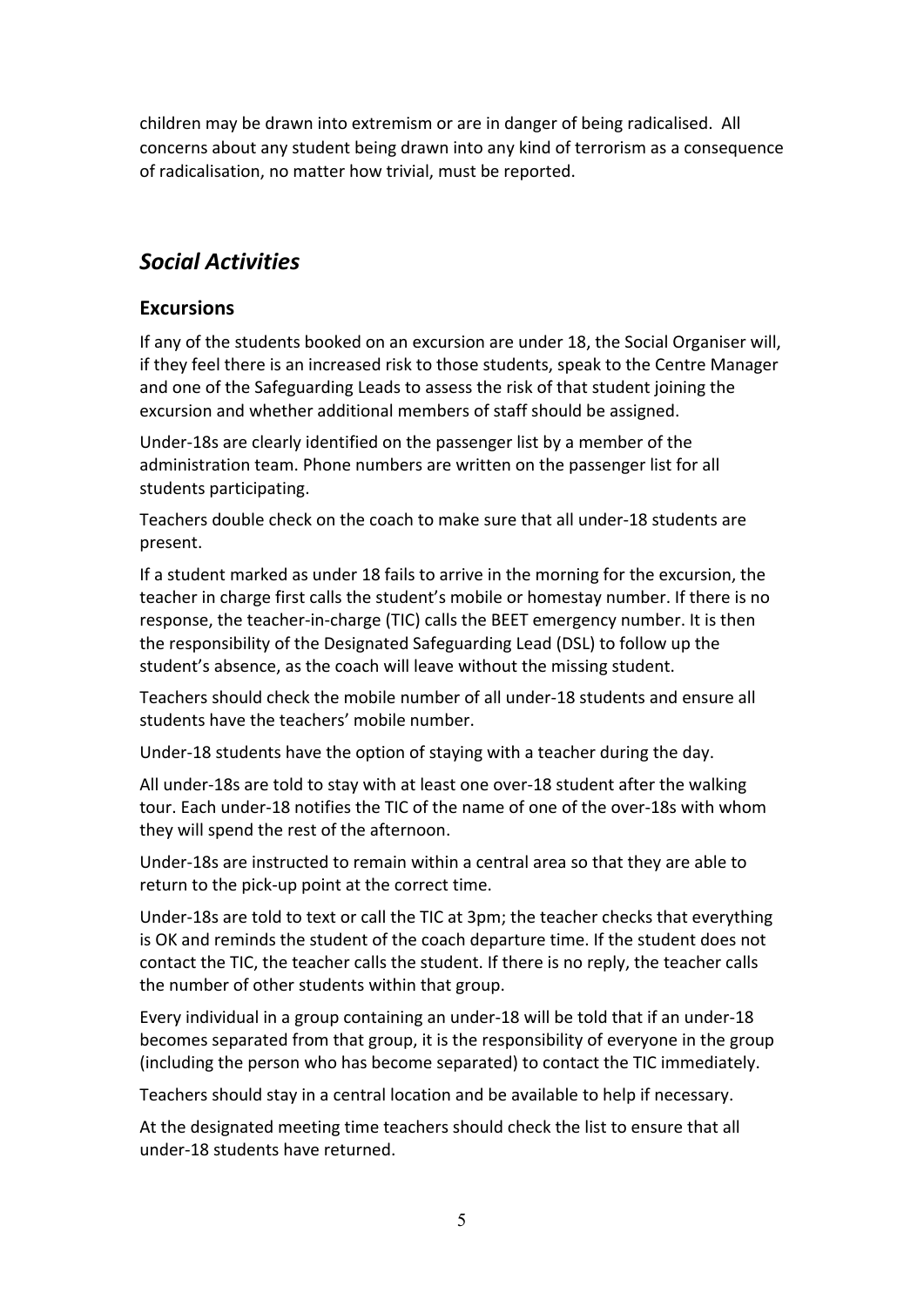Should anyone under 18 fail to return on time, the teacher should try to contact the missing student(s). The coach should wait a maximum of 20 minutes and then depart. One teacher (even if s/he is the only teacher on the excursion) will remain at the place from where the coach left, and ring the BEET emergency line. The teacher will also continue to attempt to contact the student, and inform the local police.

#### **Supervision ratios (staff to Under‐18 students)**

These are of specific relevance to students aged 16‐17 years. The school's policy is to determine the degree of supervision required on the basis of a risk assessment for the activity, and to assign at least one teacher for every 20 students aged 16‐17 years.

Activities which may involve more than 20 students aged 16‐17 years are:

**Group excursions**: to destinations such as Bath, the New Forest and London. These groups are accompanied by at least one group leader (from the country of origin) plus one BEET guide, maintaining a maximum ratio of 1‐20.

**Non‐group excursions**: these have low numbers of students aged 16‐17, typically 0‐ 5. The school assigns 1 teacher for up to 35 students (of all ages), 2 teachers for 36‐ 49 students, and 3 teachers for 50‐75 students. If there are students on the excursion aged 16‐17, the Social Organiser makes an assessment of the risk and more staff are assigned as required. If an under‐18 goes missing on an excursion, the teacher will remain at the location to meet the student and the rest of the passengers will return under the supervision of the coach driver who will be DBS checked. The teacher will then inform the DSL of the situation using the emergency contact number. The DSL will then meet the coach on its arrival to look after any under‐18s.

**Evening activities**: the number of members of staff present at these activities varies: Quizzes, Lectures, Club Night: 1 Music Nights: 1‐3

| <b>IVIUSIC NIRTILS.</b> | -- 1    |
|-------------------------|---------|
| Sing-songs:             | $2 - 5$ |
| Revues:                 | 6+      |

Given the low numbers of students aged 16‐17 years at BEET, it is most unlikely that more than 20 would attend an evening activity unless they were here as part of the group and the group had decided to go to the event. In such cases, the group leaders attend the event with the students, which means at least two responsible adults are present. If we had a group of over 40 students aged 16‐17, who all intended to come to a lecture or similar event, we would have a second teacher onsite, making three responsible adults in all.

It is possible, although extremely unlikely, that more than 20 students aged 16‐17 could attend an evening activity without a group leader from their country. This could happen in the height of the summer. For such activities, where student